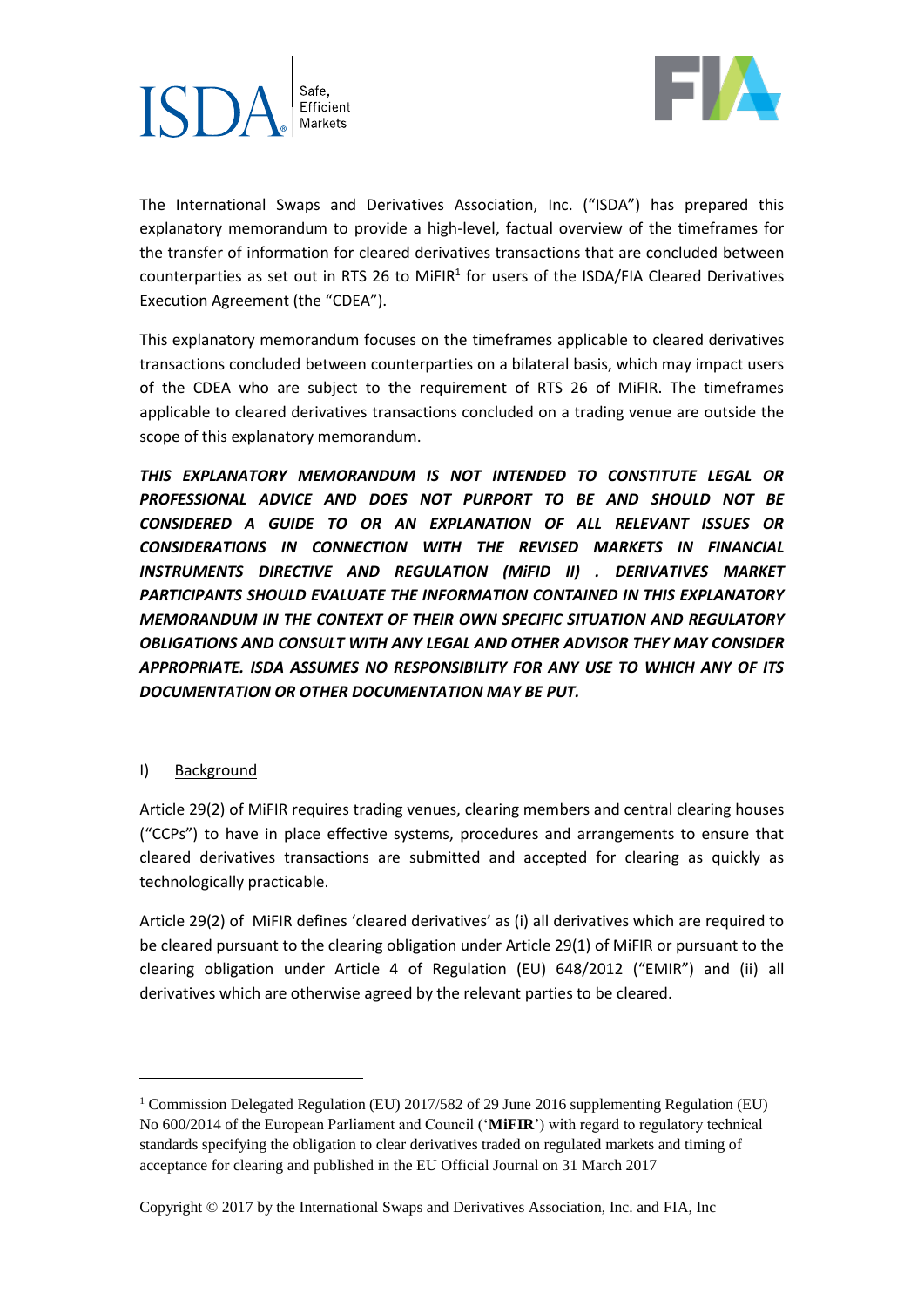



The European Securities and Markets Authority developed regulatory technical standards pursuant to Article 29(3) of MiFIR to further specify requirements to ensure that cleared derivatives transactions concluded on either a bilateral basis or on a trading venue are submitted and accepted for clearing as quickly as technologically practicable using automated systems.

RTS 26 will apply from 3 January 2018.

#### II) Overview

Article 4 of RTS 26 establishes new timeframes for the transfer of information for cleared derivatives transactions that are concluded between counterparties on a bilateral basis. These timeframes are explained in more detail below.

These timeframes may require the processing of cleared derivatives transactions entered into on a bilateral basis to take place within a shorter time period than may be currently contemplated by the provisions of the CDEA or by established market practice. This may help counterparties to a transaction become aware much more quickly after submission of whether a transaction is accepted or rejected for clearing.

Market participants should make themselves aware of these timeframes and of the respective obligations of the relevant CCP, clearing members and the counterparties to a cleared derivatives transaction entered into on a bilateral basis to provide certain information to other parties within these compressed timeframes.

Market participants should also make themselves aware of the requirements for cleared derivatives transactions entered into on a bilateral basis that are not accepted for clearing, including the timeframes for the resubmission of transactions that have been rejected for clearing due to a clerical or technical problem. These requirements are also explained in more detail below.

### III) Timeframes for transfer of information<sup>2</sup>

The timeframes set out in Article 4 of RTS 26 are as follows:

### *Evidence of conclusion timeframe*

Clearing members are required to obtain evidence from their clients of the conclusion timeframe of a transaction submitted for clearing.<sup>3</sup>

1

Copyright © 2017 by the International Swaps and Derivatives Association, Inc. and FIA, Inc

<sup>&</sup>lt;sup>2</sup> It is assumed for the purposes of the timeframes set out below that Article 4(4) of RTS 26 is not relevant.

 $3$  Article 4(1)(c) of RTS 26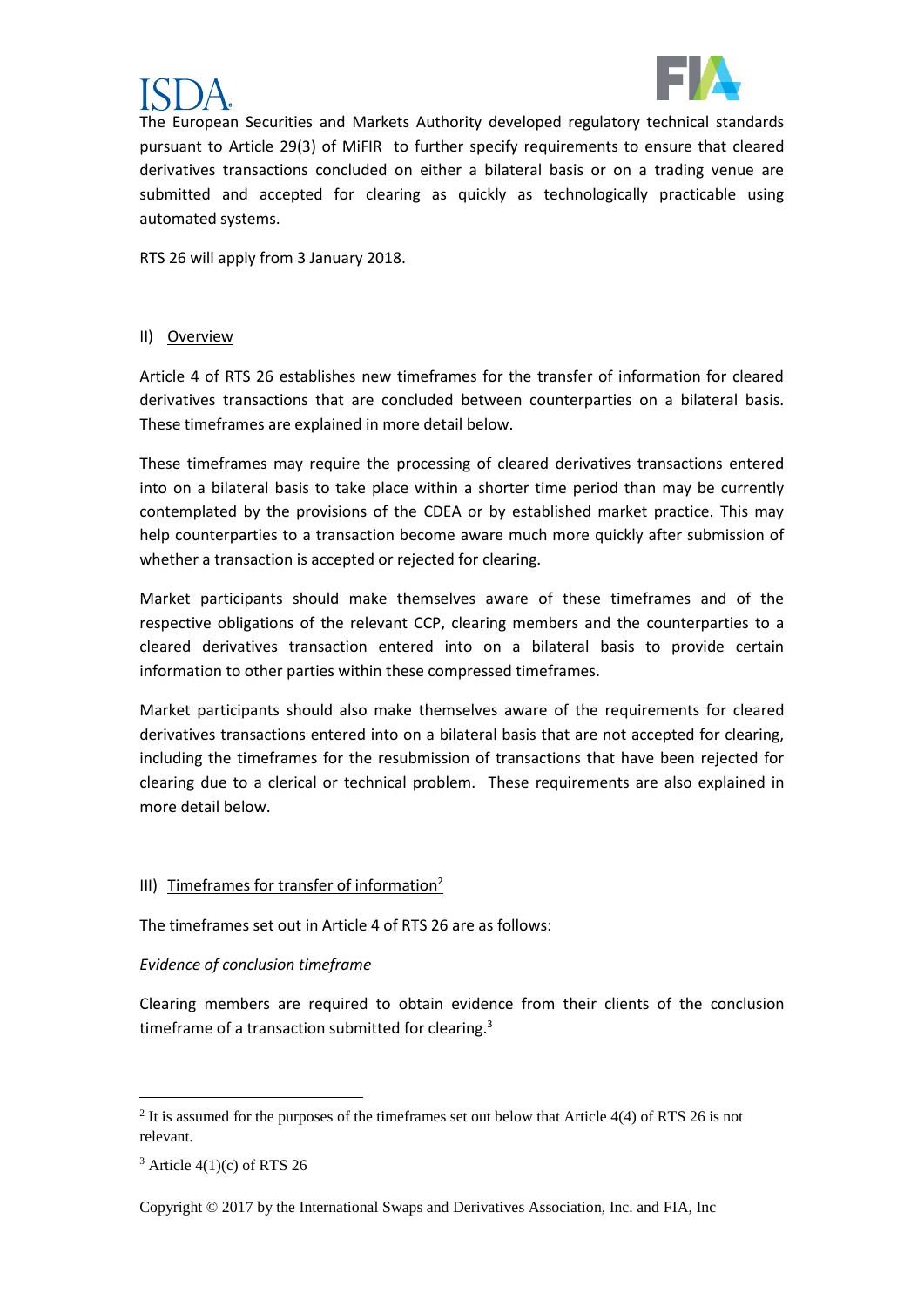

# *Submission of information to CCP*

Clearing members are required to ensure that counterparties to a transaction that has been concluded with the intention that it will be submitted for clearing send certain information to the relevant CCP within 30 minutes from the conclusion of the transaction.<sup>4</sup>

The relevant CCP is required to detail in its rules the information it needs from counterparties to a cleared derivatives transaction and the format in which that information shall be provided.<sup>5</sup>

## *Transmission of information from CCP to clearing member*

The relevant CCP is required to send the above information to its clearing member within 60 seconds of having received such information from the counterparties to the relevant transaction  $6$ 

### *Clearing member acceptance*

The clearing member receiving the information from the relevant CCP is required to accept or not accept the transaction to which the information relates within 60 seconds of having received the relevant information from the CCP.<sup>7</sup>

### *CCP acceptance*

The relevant CCP is required to accept or not accept the clearing of the relevant transaction within 10 seconds from receipt of its clearing member's acceptance or non-acceptance of such transaction.<sup>8</sup>

### *CCP non-acceptance*

Where the relevant CCP does not accept a transaction for clearing, the CCP is required to inform its clearing member of such non-acceptance on a real-time basis.<sup>9</sup>

The relevant clearing member shall then inform the relevant counterparty to the relevant transaction of such non-acceptance as soon as the clearing member is informed by the CCP.<sup>10</sup>

**.** 

 $4$  Article 4(1)(d) of RTS 26

 $5$  Article 1(2) of RTS 26

 $6$  Article 4(2) of RTS 26

<sup>7</sup> Article 4(2) of RTS 26

 $8$  Article 4(3) of RTS 26

<sup>9</sup> Article 4(5) of RTS 26

 $10$  Article 4(5) of RTS 26

Copyright © 2017 by the International Swaps and Derivatives Association, Inc. and FIA, Inc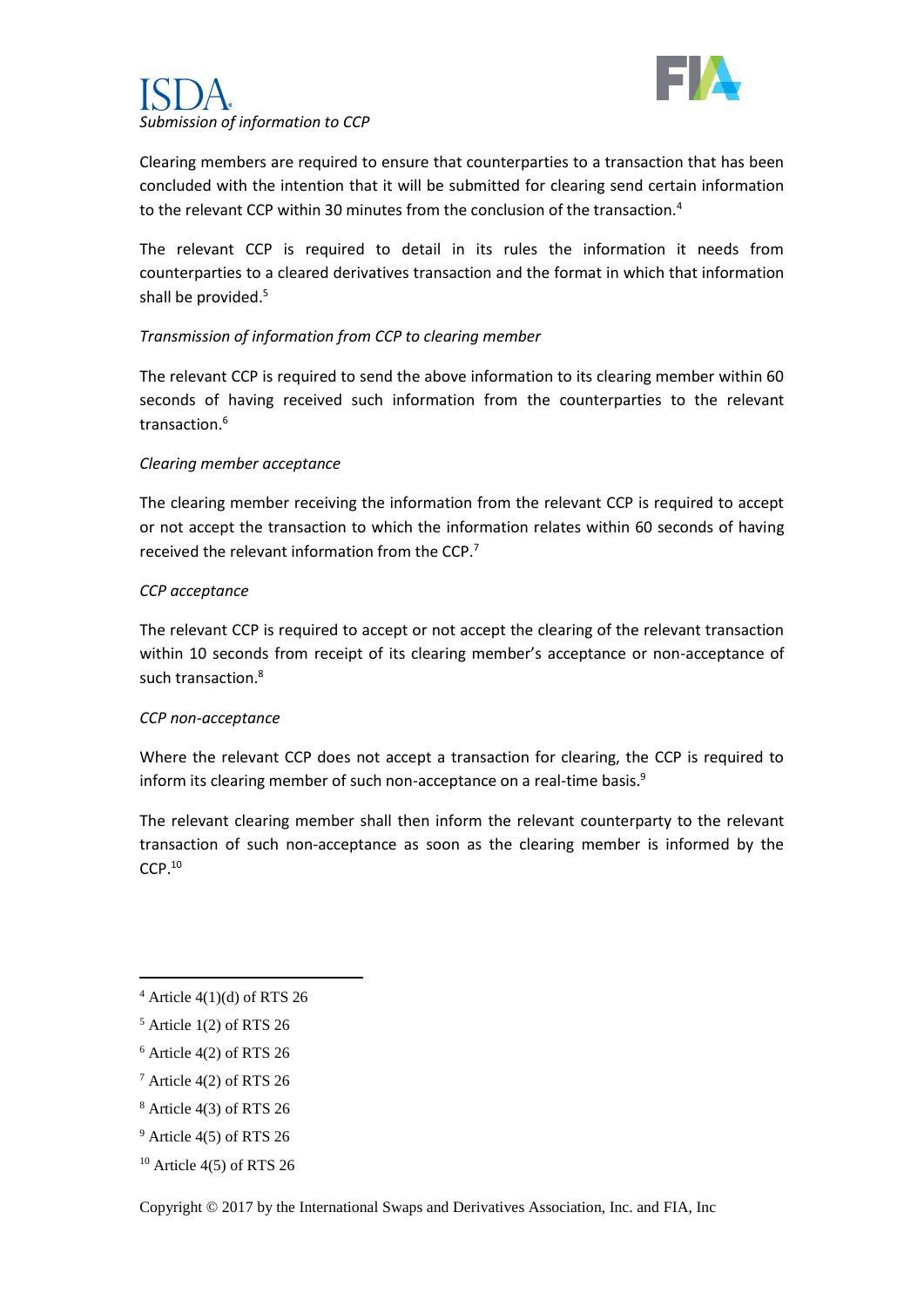



#### IV) Treatment of cleared derivatives transactions not accepted for clearing

Where a cleared derivatives transaction concluded between counterparties on a bilateral basis is not accepted by the CCP, the treatment of the transaction will be subject to the agreement entered into between the counterparties.<sup>11</sup>

Where the non-acceptance is due to a technical or clerical problem, the cleared derivatives transaction can be submitted for clearing once more within one hour from the previous submission in the form of a new transaction but with the same economic terms, provided that both counterparties have agreed to the second submission.<sup>12</sup>

# V) Potential changes in the interaction between clearing members and non-clearing members

ISDA understands that as a consequence of clearing members' efforts to implement processes and procedures aimed at demonstrating compliance with RTS 26, non-clearing members may find that they are asked to provide information or take certain steps which have not been requested previously. For example, non-clearing members may be requested to ensure prompt submission of certain trading information within 30 minutes of execution of a cleared derivatives transaction pursuant to Article 4(1) of RTS 26. They may also be asked to provide certain information on trades which is not otherwise readily available to the relevant clearing member. These requests are likely to vary from clearing member to clearing member and non-clearing member to non-clearing member.

For a full understanding of whether these changes will have any of the effects contemplated in this note or any other consequences and the legal nature of such requests, effects and consequences, non-clearing members should speak to their clearing member and their own professional advisors.

**.** 

 $11$  Article 5(2)(b) of RTS 26

 $12$  Article 5(3) of RTS 26